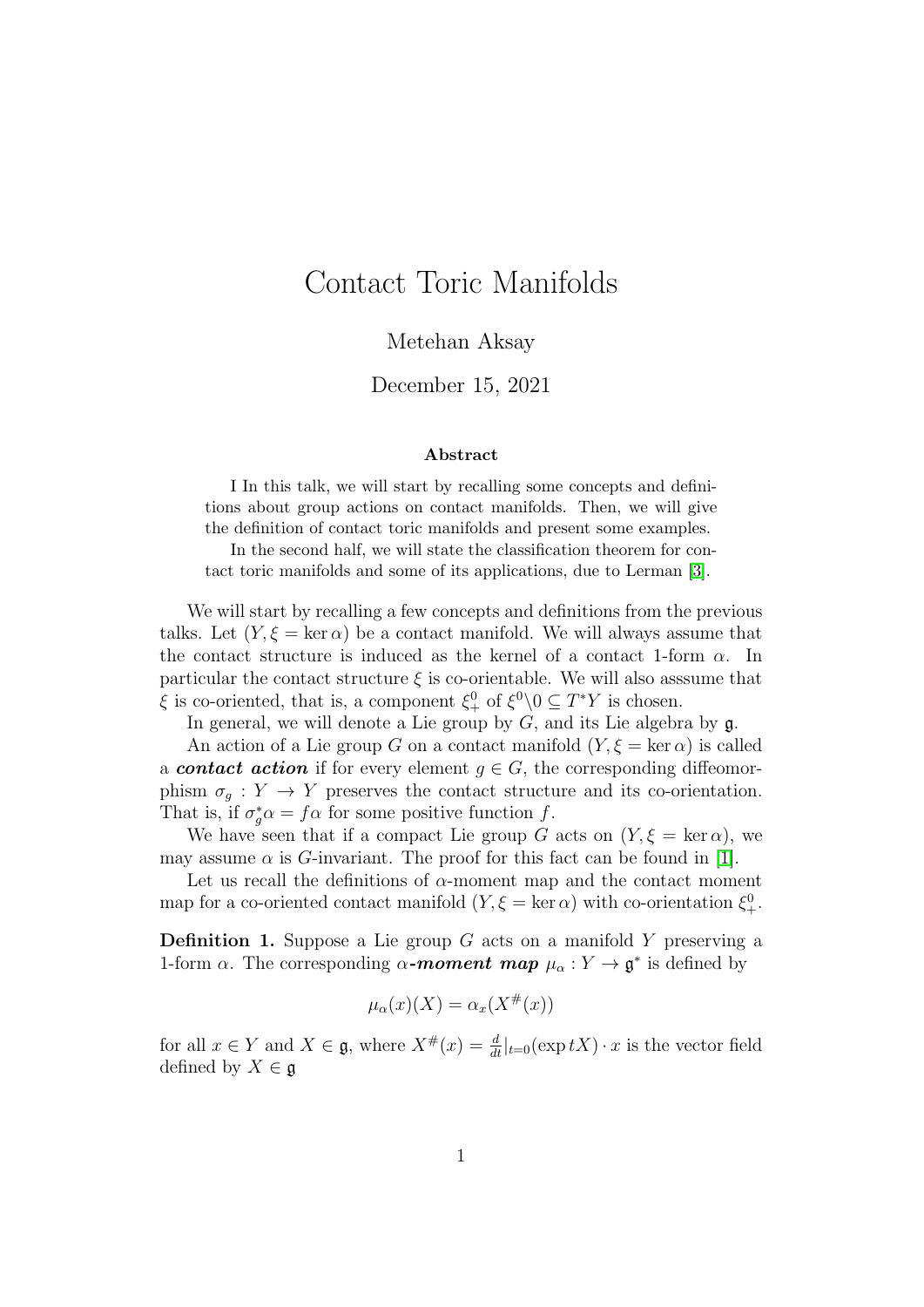**Definition 2.** Suppose a Lie group G acts on a contact manifold  $(Y, \xi =$ ker  $\alpha$ ) through a contact action. Define  $\phi: T^*Y \to \mathfrak{g}^*$  by

$$
\phi(p,q)(X) = q(X^{\#}(p))
$$

Then, the contact moment map  $\mu: \xi_{+}^{\circ} \to \mathfrak{g}^*$  is defined as the restriction  $\mu=\phi|_{\xi_+^\circ}$ 

The **moment cone**  $C(\mu)$  for the map  $\mu : \xi_{+}^{\circ} \to \mathfrak{g}^*$  is the set  $\mu(\xi_{+}^{\circ}) \cup \{0\}.$ If  $\alpha$  is a G-invariant contact form, then  $C(\mu) = \{ t\phi \in \mathfrak{g}^* : \phi \in \mu_\alpha(Y), t \geq 0 \}.$ 

## 1 Contact Toric Manifolds

Recall that an action of the group  $G$  on a manifold  $M$  is called *effective* if the only element that fixes all the points of  $M$  is the identity.

Definition 3. A contact toric G-manifold is a co-oriented contact manifold  $(Y, \xi = \ker \alpha)$  with an effective action of a torus G preserving the contact structure and its co-orientation (i.e. an effective contact action of a torus  $G$ ), such that  $2 \dim G = \dim Y + 1$ .

Remark. When we consider a contact toric G-manifold, we will consider it as a triple  $(Y, \xi = \ker \alpha, \mu : \xi_+^{\circ} \to \mathfrak{g}^*)$  or  $(Y, \xi = \ker \alpha, \mu_{\alpha} : Y \to \mathfrak{g}^*)$ , analogous to the symplectic case.

Now we will consider a few examples of contact toric G-manifolds. The following examples of spheres is adapted from [\[2\]](#page-6-2).

Example. Let  $S^3 = \{(x_0, y_0, x_1, y_1) \in \mathbb{R}^4 : (x_0^2 + y_0^2) + (x_1^2 + y_1^2) = 1\}$  be the standard 3-sphere with the contact form

$$
\alpha = (x_0 dy_0 - y_0 dx_0) + (x_1 dy_1 - y_1 dx_1)
$$

The 2-torus  $T^2 = S^1 \times S^1 = \{(\theta_0, \theta_1)\}\$ acts on  $S^3$  by rotation of  $(x_0, y_0)$ and  $(x_1, y_1)$ -planes by  $\theta_0$  and  $\theta_1$  respectively. That is,  $T^2$  action on  $S^3$  is generated by the vector fields  $H_i = (x_i \partial_{y_i} - y_i \partial_{x_i})$  for  $i = 0, 1$  on  $S^3$ . From this, we can see that this action preserves the contact structure and is effective. Therefore,  $S^3$  is a contact toric  $T^2$ -manifold.

Now consider the  $\alpha$ -moment map  $\mu_{\alpha}: S^3 \to \mathfrak{g}^*$ , where we identify the lie algebra of the torus as  $\mathfrak{g}^* \cong (\mathbb{R}^2)^* = span\{e_0^*, e_1^*\}\$  with  $e_i \in \mathfrak{g}$  generating  $H_i$ . We have:

$$
\mu_{\alpha}(x_0, y_0, x_1, y_1)(e_i) = \alpha_{(x_0, y_0, x_1, y_1)}((e_i)^{\#}((x_0, y_0, x_1, y_1))
$$
  
=  $\alpha_{(x_0, y_0, x_1, y_1)}((x_i \partial_{y_i} - y_i \partial_{x_i}))$   
=  $(x_i^2 + y_i^2)$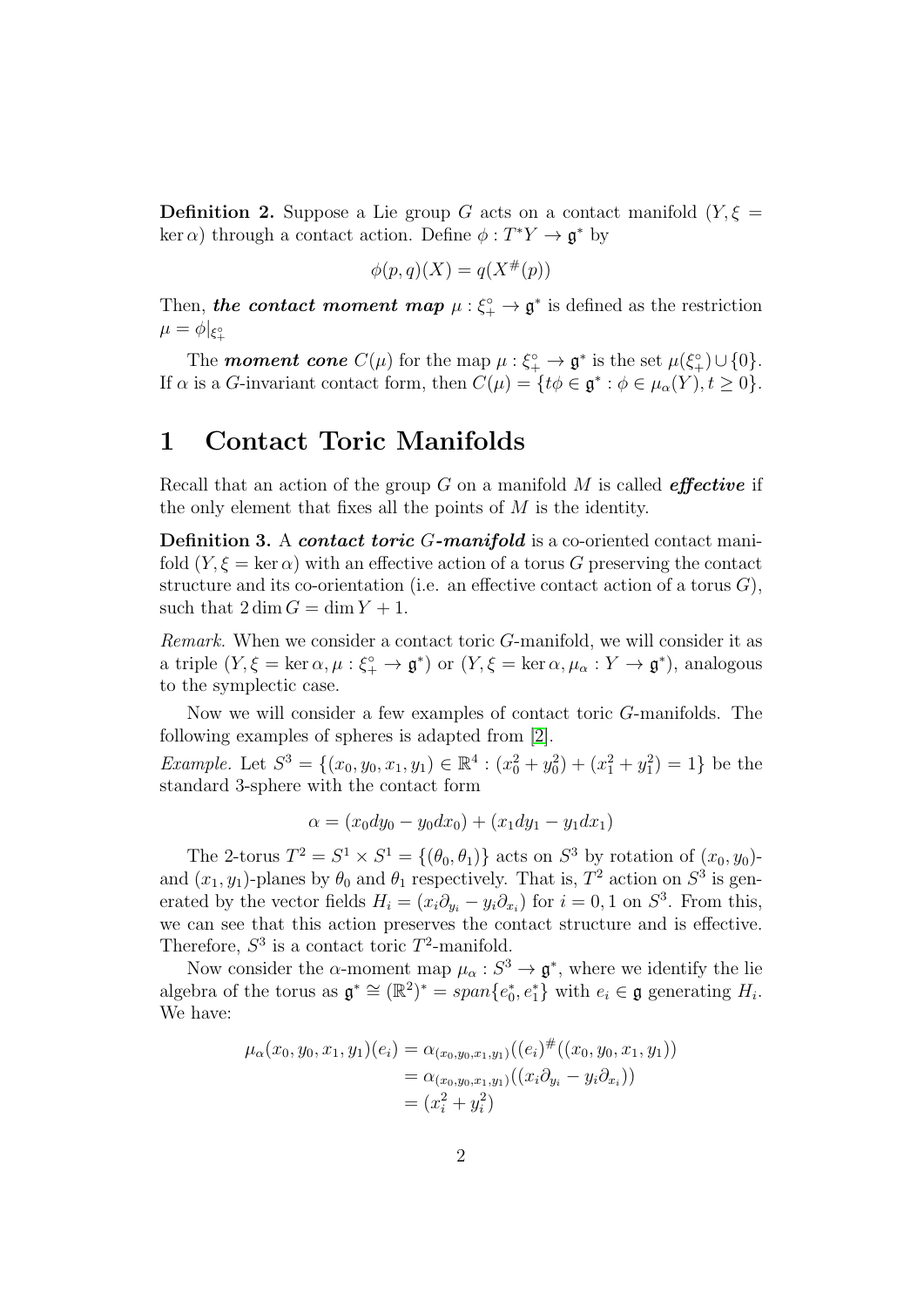From this, we have  $\mu_{\alpha}(x_0, y_0, x_1, y_1) = (x_0^2 + y_0^2)e_0^* + (x_1^2 + y_1^2)e_1^*$ . As

$$
(x_0^2 + y_0^2) + (x_1^2 + y_1^2) = 1
$$

this shows that the image of the  $\alpha$ -moment map is

$$
\mu_{\alpha}(S^3) = \{ t_0 e_0^* + t_1 e_1^* : t_0 + t_1 = 1, t_i \ge 0 \}
$$

That is,  $\mu_{\alpha}(S^3)$  is the standard 1-simplex in  $\mathfrak{g}^*$ . Then, the moment cone is

$$
C(\mu) = \{ s_0 e_0^* + s_1 e_1^* : s_i \ge 0 \}
$$

That is, the first quadrant in  $\mathfrak{g}^* \cong (\mathbb{R}^2)^*$ .

Example. We may extend the above example to higher dimensions immediately. The torus  $T^{n+1}$  acts on the sphere  $S^{2n+1}$ , through the rotations generated by the vector fields  $H_i = (x_i \partial_{y_i} - y_i \partial_{x_i})$  for  $i = 0, 1, ..., n$  on  $S^{2n+1}$ . With this action,  $S^{2n+1}$  is a contact toric  $T^{n+1}$ -manifold.

By a similar argument as above, the image of the  $\alpha$ -moment map is

$$
\mu_{\alpha}(S^{2n+1}) = \{ \sum_{i=0}^{n} t_i e_i^* : \sum_{i=0}^{n} t_i = 1, t_i \ge 0 \}
$$

That is,  $\mu_{\alpha}(S^{2n+1})$  is the standard n-simplex in  $\mathfrak{g}^* \cong (\mathbb{R}^n)^*$ . Then, the moment cone is  $C(\mu) = (\mathbb{R}^{n+1}_{\geq 0})^*$ 

*Example.* Consider the manifold  $Y = S^1 \times T^2 = \{(x, \theta_0, \theta_1)\}\$  with the contact form

$$
\alpha = \cos x d\theta_0 + \sin x d\theta_1
$$

The 2-torus  $T^2 = \{(\phi_0, \phi_1)\}\$ acts on  $Y = S^1 \times T^2 = \{(x, \theta_0, \theta_1)\}\$ by termwise addition on the second factor. This action is free and preserves the contact structure. Therefore,  $S^1 \times T^2$  is a contact toric  $T^2$ -manifold.

Now consider the  $\alpha$ -moment map  $\mu_{\alpha}: S^1 \times T^2 \to \mathfrak{g}^* \cong span\{d\phi_0|_0, d\phi_1|_0\}.$ We have:

$$
\mu_{\alpha}(x,\theta_{0},\theta_{1})(\partial_{\phi_{0}}|_{0}) = \alpha_{(x,\theta_{0},\theta_{1})}((\partial_{\phi_{0}}|_{0})^{\#}(x,\theta_{0},\theta_{1}))
$$
  
\n
$$
= \alpha_{(x,\theta_{0},\theta_{1})}(\frac{d}{dt}|_{t=0} \exp t(\partial_{\phi_{0}}|_{0}) \cdot (x,\theta_{0},\theta_{1}))
$$
  
\n
$$
= \alpha_{(x,\theta_{0},\theta_{1})}(\frac{d}{dt}|_{t=0}(x,\theta_{0}+t,\theta_{1}))
$$
  
\n
$$
= \alpha_{(x,\theta_{0},\theta_{1})}(\partial_{\theta_{0}}|_{(x,\theta_{0},\theta_{1})})
$$
  
\n
$$
= \cos x
$$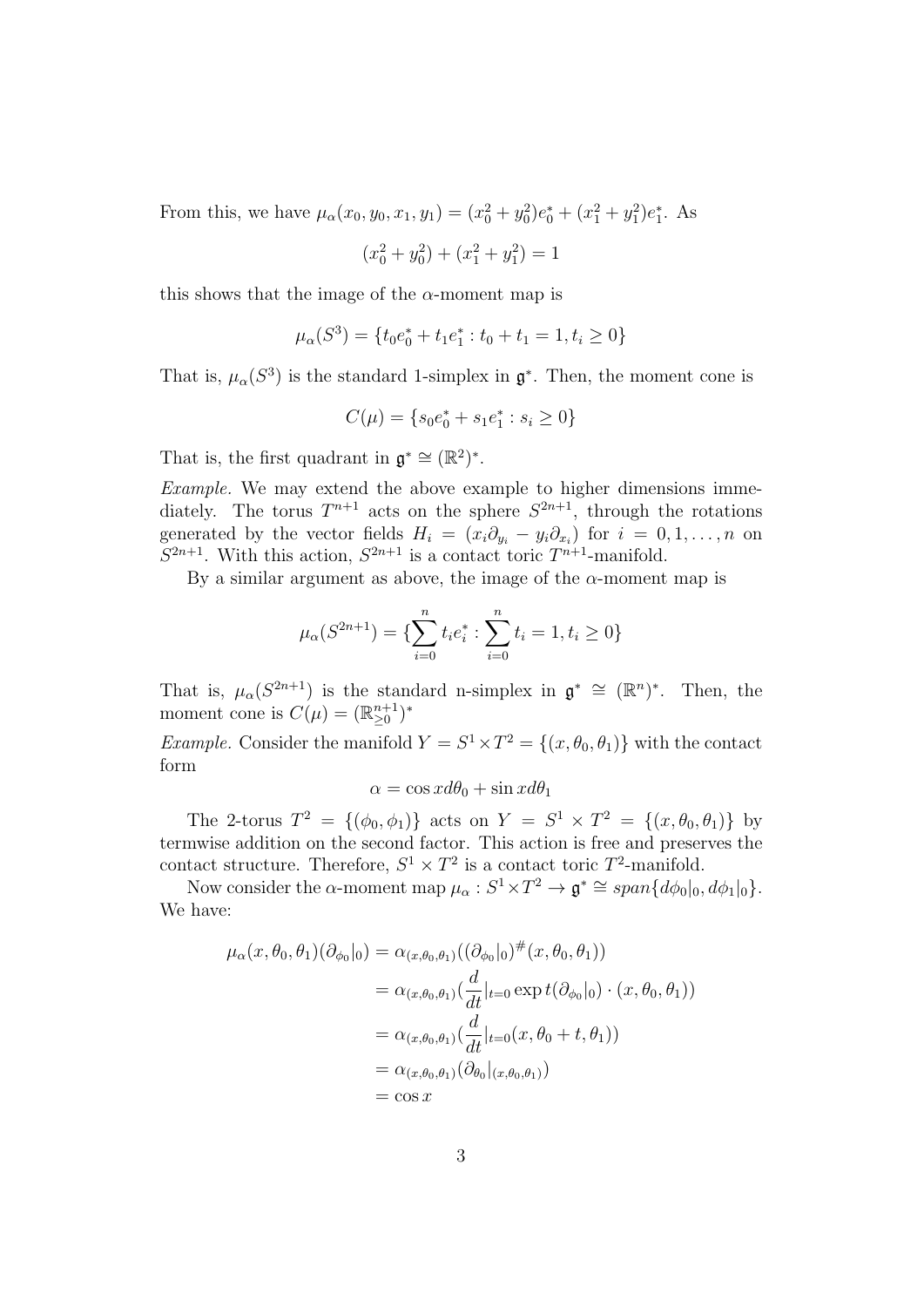By a similar calculation,  $\mu_{\alpha}(x,\theta_0,\theta_1)(\partial_{\phi_1}) = \sin x$ . Therefore, we have  $\mu_{\alpha}(x,\theta_0,\theta_1) = \cos x d\phi_0|_0 + \sin x d\phi_1|_0$ . This shows that the image of the  $\alpha$ -moment map is  $\mu_{\alpha}(S^1 \times T^2) = {\cos x d\phi_0|_0 + \sin x d\phi_1|_0 : x \in S^1}.$  From this, we see that the moment cone is

$$
C(\mu) = \{s \cos x d\phi_0|_0 + s \sin x d\phi_1|_0 : x \in S^1, s \ge 0\}
$$
  
=  $\{s_0 d\phi_0|_0 + s_1 d\phi_1|_0 : s_0, s_1 \in \mathbb{R}\}$   
=  $\mathfrak{g}^* \cong (\mathbb{R}^2)^* \cong \mathbb{R}^2$ 

We can generalize this argument to the same manifold  $S^1 \times T^2 = \{(x, \theta_0, \theta_1)\}\$ with the contact form

$$
\alpha_n = \cos nx d\theta_0 + \sin nx d\theta_1
$$

with *n* a positive integer. The moment cone is again  $C(\mu) = \mathfrak{g}^* \cong \mathbb{R}^2$ .

**Definition 4.** Two contact toric G-manifolds  $(Y, \xi = \ker \alpha, \mu_\alpha : Y \to \mathfrak{g}^*)$ and  $(Y', \xi' = \ker \alpha', \mu'_\alpha : Y' \to \mathfrak{g}^*$  are **isomorphic** if there exists a Gequivariant co-orientation preserving contactomorphism  $\varphi: Y \to Y'$ . We will refer to such map as an *isomorphism* of contact toric manifolds.

We denote the group of isomorphisms of  $(Y, \xi = \ker \alpha, \mu_\alpha : Y \to \mathfrak{g}^*)$  by  $\text{Iso}(Y, \xi = \ker \alpha, \mu_\alpha : Y \to \mathfrak{g}^*) = \text{Iso}(Y)$ 

We will now state a lemma concerning the image of the moment map of a contact toric manifold.

**Lemma 1.** Let  $(Y, \xi, \mu : \xi^{\circ} \to \mathfrak{g}^*)$  be a contact toric G-manifold. Then the image of the moment map  $\mu : \xi^{\circ}_{+} \to \mathfrak{g}^{*}$  does not contain 0.

We may fix an inner product on  $\mathfrak g$  and hence on  $\mathfrak g^*$ . Then there exists a unique G-invariant contact form preserving  $\xi$  and its co-orientation such that  $\|\mu_{\alpha}(x)\| = 1$  for all  $x \in Y$ . This can be done by taking any contact form  $\alpha'$  defining  $\xi$  and setting  $\alpha_x = \frac{1}{\|u\|_F}$  $\frac{1}{\|\mu_{\alpha'}(x)\|} \alpha'_x$ , which is possible by the previous lemma.

From now on, we will assume that an inner product on g is fixed and for a contact toric G-manifold  $(Y, \xi = \ker \alpha, \mu_\alpha : Y \to \mathfrak{g}^*)$ , the  $\alpha$ -moment map is normalized as above such that the image lies on the unit sphere  $S(\mathfrak{g}^*)$  of the vector space  $\mathfrak{g}^*$ .

# 2 Classification of Compact Connected Contact Toric Manifolds

The classification of compact connected contact toric manifolds was completed by Lerman in [\[3\]](#page-6-0). The following formulation of the classification the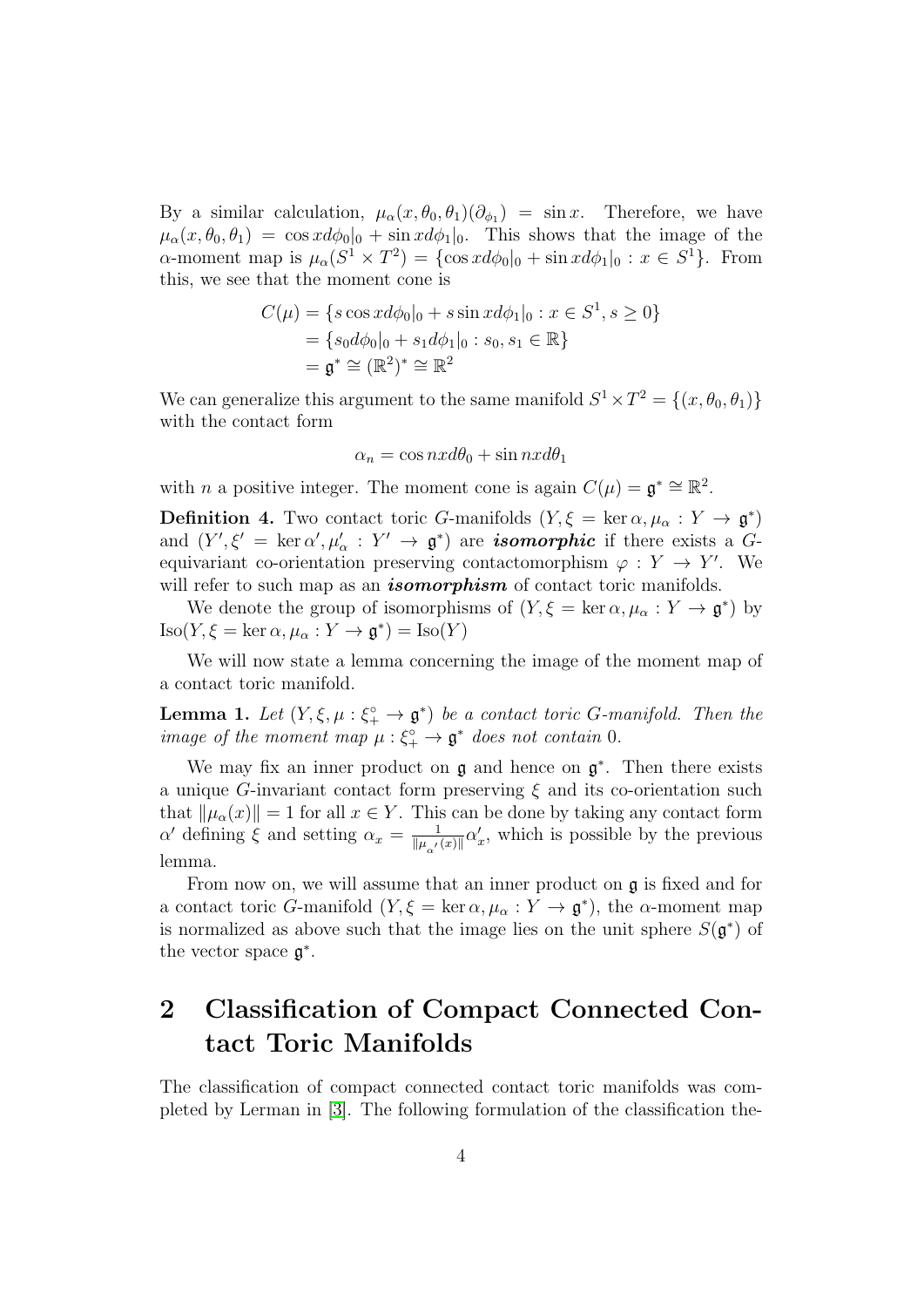orem (Theorem 2.18 from  $[3]$ ) is from  $[4]$  by Marinković and Pabiniak:

Theorem 1 (Classification of Compact Connected Contact Toric Manifolds). Compact connected contact toric manifolds  $(Y, \xi = \ker \alpha, \mu : \xi^{\circ} \to \mathfrak{g}^*)$  are classified as follows:

- 1. Suppose dim  $Y = 3$  and the action of  $T^2$  is free. Then,  $Y = T^3 = 1$  $S^1 \times T^2 = \{(x, \theta_0, \theta_1)\}\$ and  $\alpha = \cos nx d\theta_0 + \sin nx d\theta_1$  for some positive integer n. The moment cone is  $\mathfrak{g}^* \cong \mathbb{R}^2$ .
- 2. Suppose dim  $Y = 3$  and the action of  $T^2$  is not free. Then Y is a lens space (this includes  $S^3$  and  $S^1 \times S^2$ ) equipped with one of the various contact structures. As a compact connected contact toric manifold,  $(Y, \xi = \ker \alpha, \mu : \xi_+^{\circ} \to \mathfrak{g}^*)$  is classified by two rational numbers  $r, q$ with  $0 \leq r < 1$  and  $r < q$ .
- 3. Suppose dim  $Y = 2d 1 > 3$  and the action of  $T<sup>d</sup>$  is free. Then Y is a principal  $T^d$ -bundle over  $S^{d-1}$ . Moreover, each principal  $T^d$ bundle over  $S^{d-1}$  has a unique  $T^d$ -invariant contact structure making it a compact connected contact toric manifold. The moment cone is whole  $\mathfrak{g}^* \cong \mathbb{R}^d$ .

Principal  $T^d$ -bundles over  $S^{d-1}$  are in one-to-one correspondence with the second cohomology classes of  $S^{d-1}$  with  $\mathbb{Z}^d$  coefficients. Since the cohomology groups are  $H^2(S^{d-1}, \mathbb{Z}^d) = 0$  for  $d-1 \neq 2$ , it follows that for the case that  $\dim Y > 5$ , this bundle is the trivial bundle  $T^d \times S^{d-1}$ .

4. Suppose dim  $Y = 2d-1 > 3$  and the action of  $T^d$  is not free. Then such manifolds are classified by their (convex) moment cones in  $\mathfrak{g}^* \cong \mathbb{R}^d$ , up to  $GL(d, \mathbb{Z})$ -transformations corresponding to changing the splitting of a torus into a product of circles.

We will not give the full proofs for the classification theorem. The full proofs can be found in [\[3\]](#page-6-0).

For the discussion about the proofs, let  $Y/G$  be the orbit space of the action of the torus, with  $\pi : Y \to Y/G$  as the orbit map. Then the orbital *moment map*  $\overline{\mu_{\alpha}}$  :  $Y/G \to S(\mathfrak{g}^*)$  is the map induced by the  $\alpha$ -moment map. Two contact toric G-manifolds  $(Y, \xi = \ker \alpha, \mu_\alpha)$  and  $(Y', \xi' = \ker \alpha', \mu_{\alpha'})$  are called locally isomorphic if

- There is a homeomorphism  $\varphi: Y/G \to Y'/G$
- For any point  $x \in Y/G$ , there is a neighbourhood  $U \subseteq Y/G$  of x and an isomorphism of contact toric manifolds  $\varphi_U : \pi^{-1}(U) \to (\pi')^{-1}(\varphi(U))$ such that  $\pi' \circ \varphi_U = \varphi \circ \pi$ .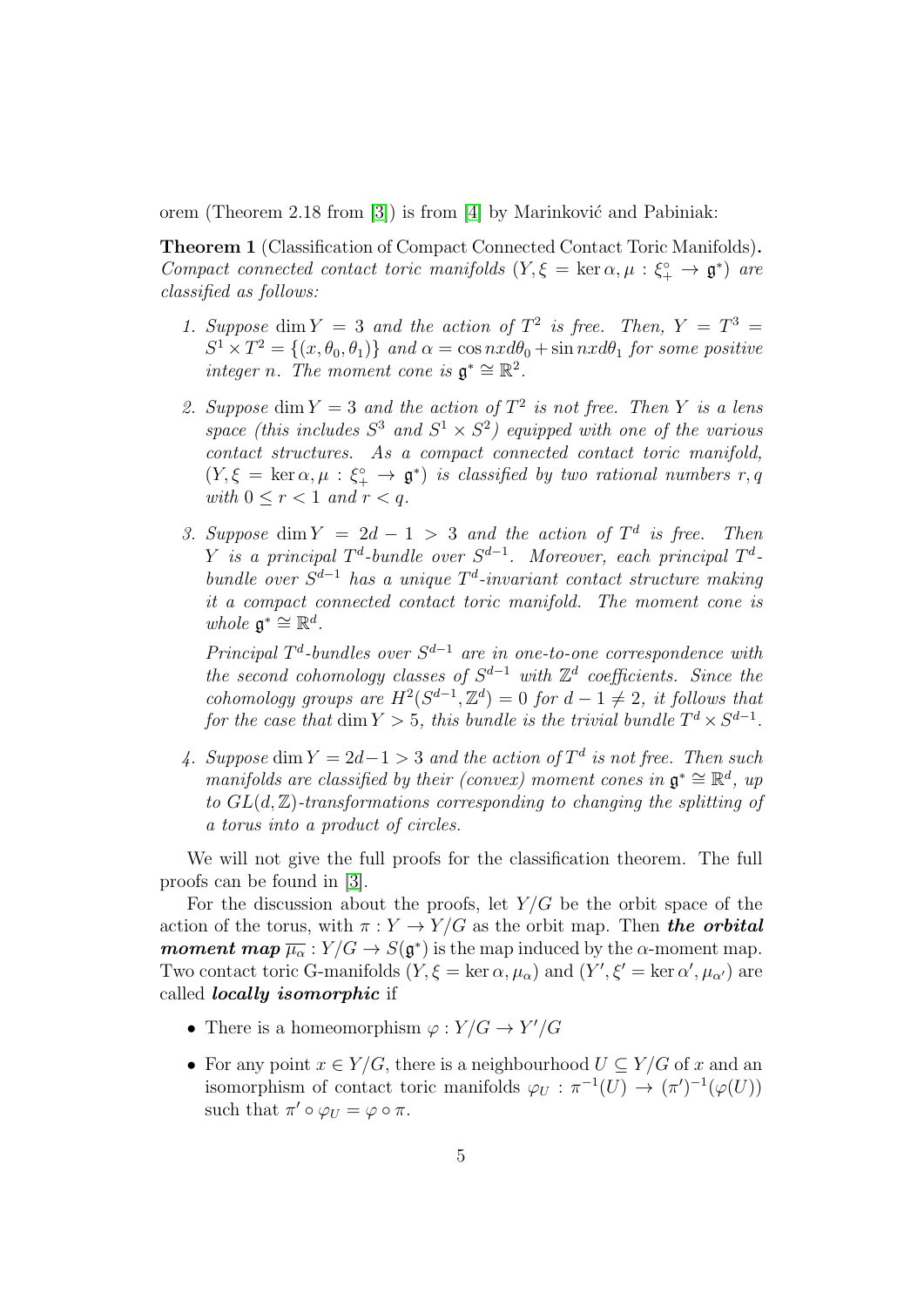Also, define S as the sheaf of groups  $S(U) = \text{Iso}(\pi^{-1}(U))$ . By Lemma 5.2 from [\[3\]](#page-6-0), the elements of the sheaf cohomology group  $H^1(Y/G, \mathcal{S})$  are in one-to-one correspondence with the isomorphism classes of the contact toric G-manifold that are locally isomorphic to a given contact toric G-manifold  $(Y, \xi = \ker \alpha, \mu_\alpha : Y \to \mathfrak{g}^*).$ 

For the proof of part (1), observe that since the action of  $T^2$  is free,  $Y/T^2$  is a compact connected 1-manifold, hence  $S^1$ . Moreover, since any  $T^2$ bundle on  $S^1$  is trivial, we have a diffeomorphism  $Y \cong S^1 \times T^2$ . Using the properties of the orbital moment map (see [\[3\]](#page-6-0), 4.6 and 4.9), we can prove that  $\overline{\mu_{\alpha}}$ :  $Y/G = S^1 \rightarrow S(\mathfrak{g}^*) = S^1$  is an *n*-sheeted covering map and we can obtain a local isomorphism between  $(Y, \ker \alpha, \mu_\alpha)$  and  $(S^1 \times T^2, \alpha_n =$  $\cos nx d\theta_0 + \sin nx d\theta_1, \mu_{\alpha_n}$ ). By Corollary 5.4 [\[3\]](#page-6-0), we have

$$
H^1(Y/G, \mathcal{S}) \cong H^2(S^1, \mathbb{Z}^2) = 0
$$

proving the isomorphism for part (1).

Similarly, for the proofs of parts (2) and (3), the orbital moment maps are used to construct a local isomorphism with compact connected contact toric manifolds given in the statements, and then the classification is completed by investigation of the sheaf cohomology groups  $H^1(Y/G, \mathcal{S})$ .

Lastly, for the proof of part (4), a similar construction to Delzant's construction is used to construct the manifold with the given "good" convex moment cone (see [\[3\]](#page-6-0) for the definition of a good cone). And conversely, it is proved that every compact connected contact toric manifold has a good convex moment cone.

## 3 Applications of the Classification Theorem

Consider the cosphere bundle  $S^*T^n := (T^*T^n\setminus 0)/\mathbb{R}$  of the n-torus where action of  $t \in \mathbb{R}$  is given by the dilation  $(p, q) \mapsto (p, e^t q)$ . Then  $S^*T^n$  has a natural contact structure induced by the symplectic structure on  $T^*T^n$ . Similarly, consider the cosphere bundle  $S^*S^2 := (T^*S^2 \setminus 0)/\mathbb{R}$  of the sphere. Then  $S^*S^2$  has a natural contact structure induced by the symplectic structure on  $T^*S^2$ . Proofs of these facts can be found in [\[1\]](#page-6-1).

Using the classification theorem for compact connected contact toric manifolds, we can prove the following two theorems (Theorems 1.3 and 1.5, [\[3\]](#page-6-0)) regarding the contact actions on  $S^*T^n$  and  $S^*S^2$ :

**Theorem 2.** Up to isomorphism, there is only one effective  $T<sup>n</sup>$ -action on  $S^*T^n$  making it a contact toric manifold.